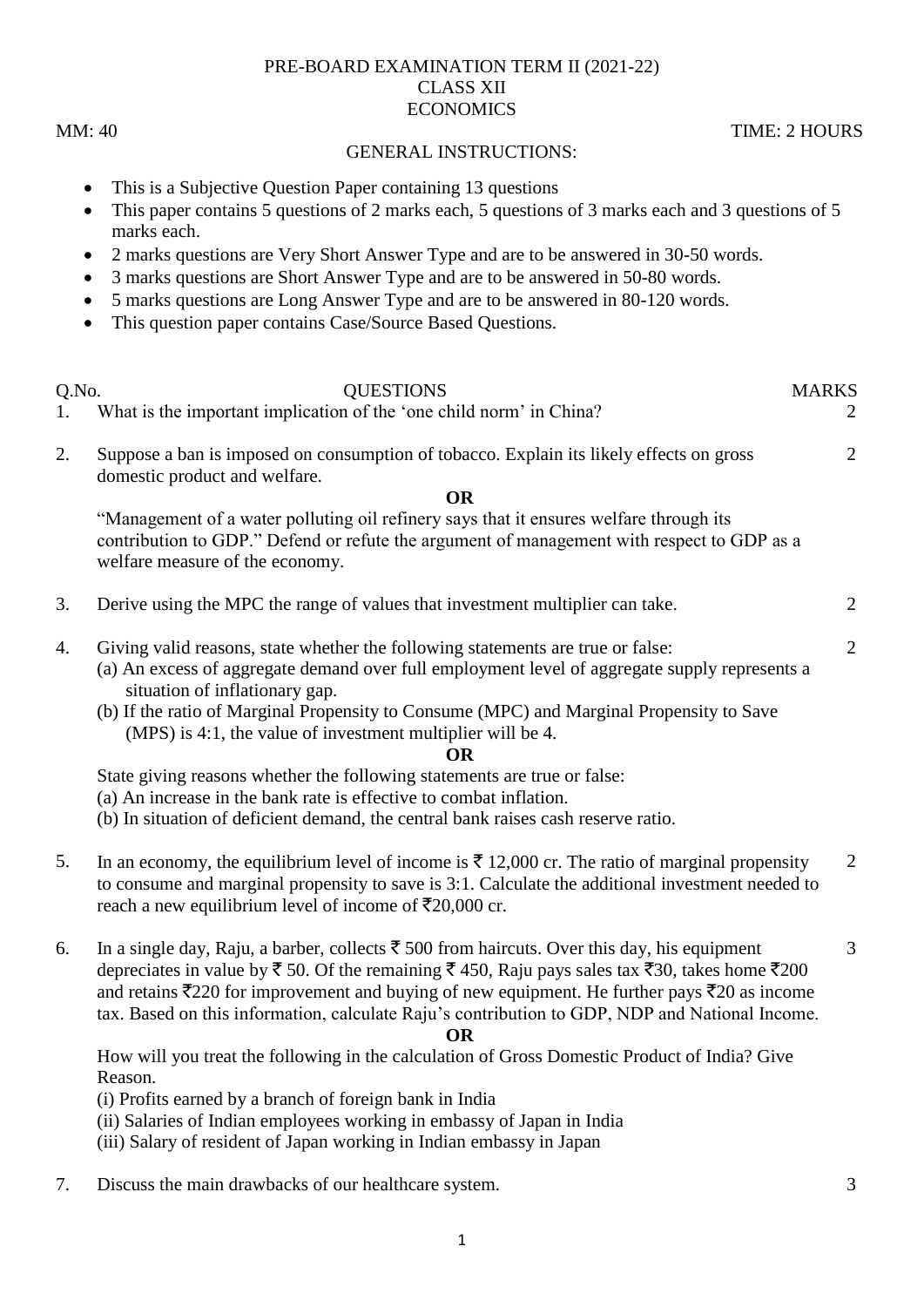Read the following text carefully and answer question number 8 and 9 given below:

Why the Drop in India's Labour Participation Rate Can't Be Ignored by Policymakers As per independent economic data agency CMIE, India"s LPR was 41.38% in March 2021, but has further fallen to 40.15 % last month.

Even as national output has crept back to pre-pandemic levels, what remains an enduring puzzle is the dramatic fall in India"s employment rate to an all-time low of around 42% lately. This is by far the lowest among all comparable Asian economies where the labour participation ratio (LPR) or active job seekers are above 60% of the employable population, as per ILO data below.

As per independent economic data agency CMIE, India"s LPR was 41.38% in March 2021 (almost same as the ILO figure) but has further fallen to 40.15 % last month.

This means 60% of employable people in India have fallen off the job market. They are just not looking for work. Can an economy prosper with 60% of its employable people not seeking work? This is the all-important question.

CMIE"s CEO Mahesh Vyas argues that for some unknown reasons, Indian policymakers have not paid much attention to the unusual decline in the LPR in recent years. As per CMIE, the LPR was 47% in March 2017 and it has dramatically fallen to about 40% in just four years. Mind you, the bulk of the decline had already happened before the pandemic.

Other competing Asian economies like Indonesia, Philippines, Vietnam etc. have over 60% employable people actively looking for jobs. In India roughly about one billion people are employable but only 400 million or 40% are actually looking for jobs. Even Pakistan and Bangladesh have over 47% of the employable looking for jobs actively.

The sorry state of the informal sector is revealed in just one data set. While one aspect is more workers have fallen out of the labour force, what is worrisome is many of those active in the labour force have seen a marked deterioration in the quality of their employment. For instance, the self-employed population in the labour force is now 53%. The self-employed are largely in the unorganised sector. And worse, of this large universe of the self-employed, more than onethird are unpaid workers who support their household enterprise. This is underemployment really, which is counted as employed.

It is high time policymakers did a more honest analysis of not only India"s abysmally low participation in the labour force but also the quality of employment and income of those who are in the active labour force. Prime Minister Narendra Modi must urgently set up a special task force to address this elephant in the room. Besides, the Economic Survey for 2021-22 must deal with this question upfront.

Looking away from this harsh truth will not help the government, which is prone to brushing bad news (and data) under the carpet. Already Modi seems set to preside over the lowest employment rate seen in any regime since the 1991 reforms. Not surprisingly, this is accompanied by the worst private investment growth seen in any 10-year period. The prime minister is currently busy loudly proclaiming big development projects in UP including the Kashi Vishwanath corridor ahead of the crucial UP elections. Hindutva may be able to complement economic development but can"t supplant it totally. A sobering thought – supported by data – has been provided by labour economist Santosh Mehrotra, showing youth unemployment having quadrupled in UP, from 4% to 19%, between 2013 and 2019.

*An excerpt from the article published on 14 December 2021 in The Wire*

8. (a) How is the Labour force Participation Rate different from the Work Force Participation Rate? (b) Comment on the quality of employment seen in India in the recent years. 1 2